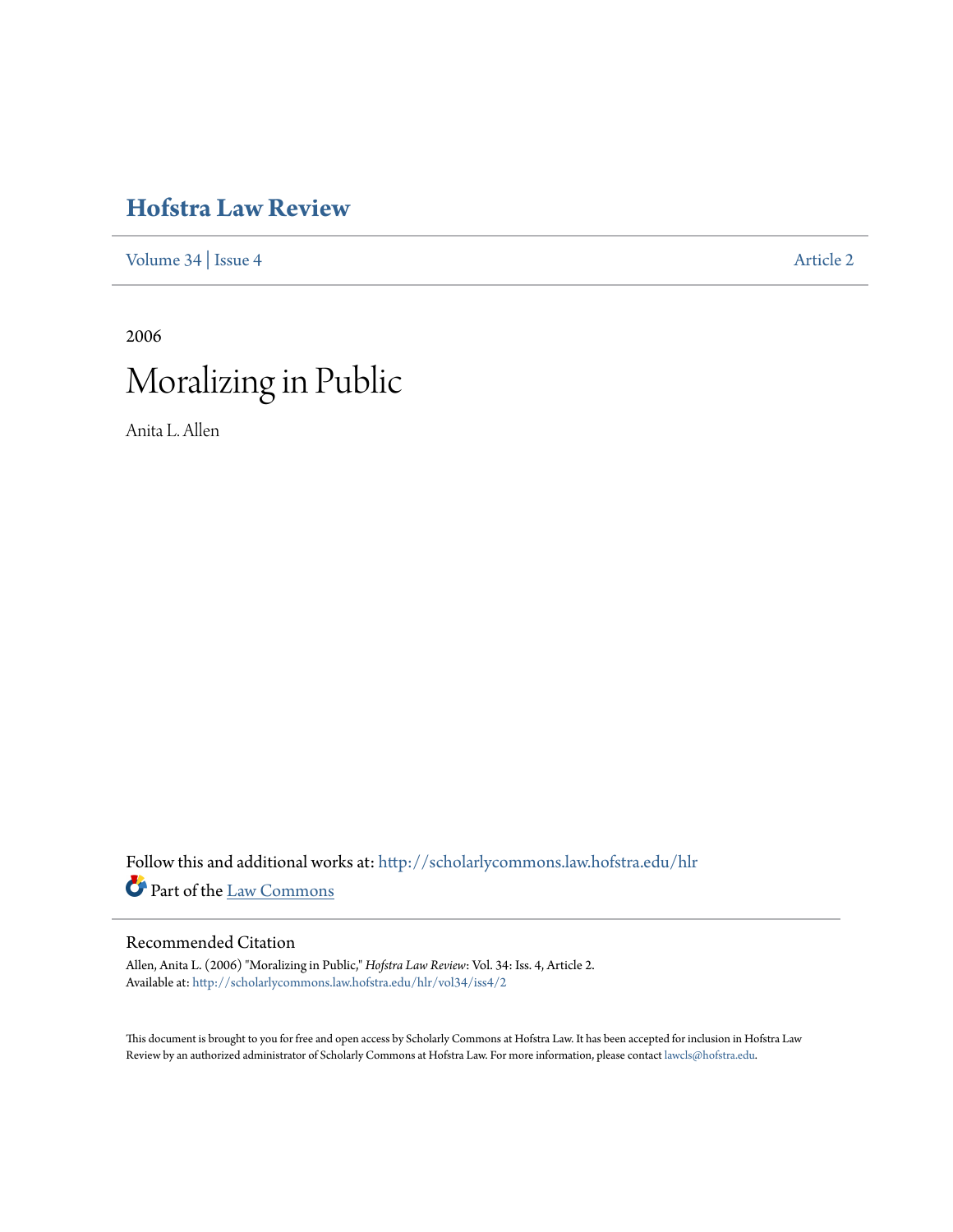# MORALIZING IN PUBLIC

### *Anita L. Allen\**

# I. INTRODUCTION: A LAW OF ETHICS

Chief Justice Earl Warren once remarked: "In civilized life, law floats in a sea of ethics."' There is, in other words, a foundation of ethical values for the law. In performing our legal duties, we are also satisfying our ethical obligations. While in an uncivilized society, enactments of tyranny or barbarism may motivate an obligation to obey the law, in a civilized society, the obligation to act ethically is not a result of this supposed obligation to obey alone, but a result of the binding ethical values that have informed the content of the law.

Chief Justice Warren's adage is better read as one of aspiration, than as one of fact. It is well known that those nations of the world, which are deemed civilized and well-constrained by the rule of law, may be governed by laws that are not civilized-not ethically sound. Slavery, apartheid, and torture, have been perpetuated pursuant to the laws of some of these so-called "civilized" countries. Moreover, Western liberal regimes of property, contract and tort law include doctrines and principles, the applications of which result in predictable hardship for the poor and the vulnerable. Laws that permit environmental degradation, capital punishment of the innocent, and political corruption are hardly ethical waters for any ship of state.

Yet, as an aspirational idea, a rule of law based on strong moral and ethical values has appeal. The conservative and the very religious may find it appealing because they believe the law should be a tool for moral alignment-it should make us righteous. However, the progressive and

Henry R. Silverman Professor of Law and Professor of Philosophy, University of Pennsylvania.

<sup>1.</sup> Earl Warren, Chief Justice, U.S. Supreme Court, Address at the Jewish Theological Seminary of America Annual Awards Dinner (Nov. 11, 1962), *quoted in* Fred J. Cook, *The Corrupt Society: A Journalist's Guide to the Profit Ethic,* 196 THE NATION 453, 454 (1963).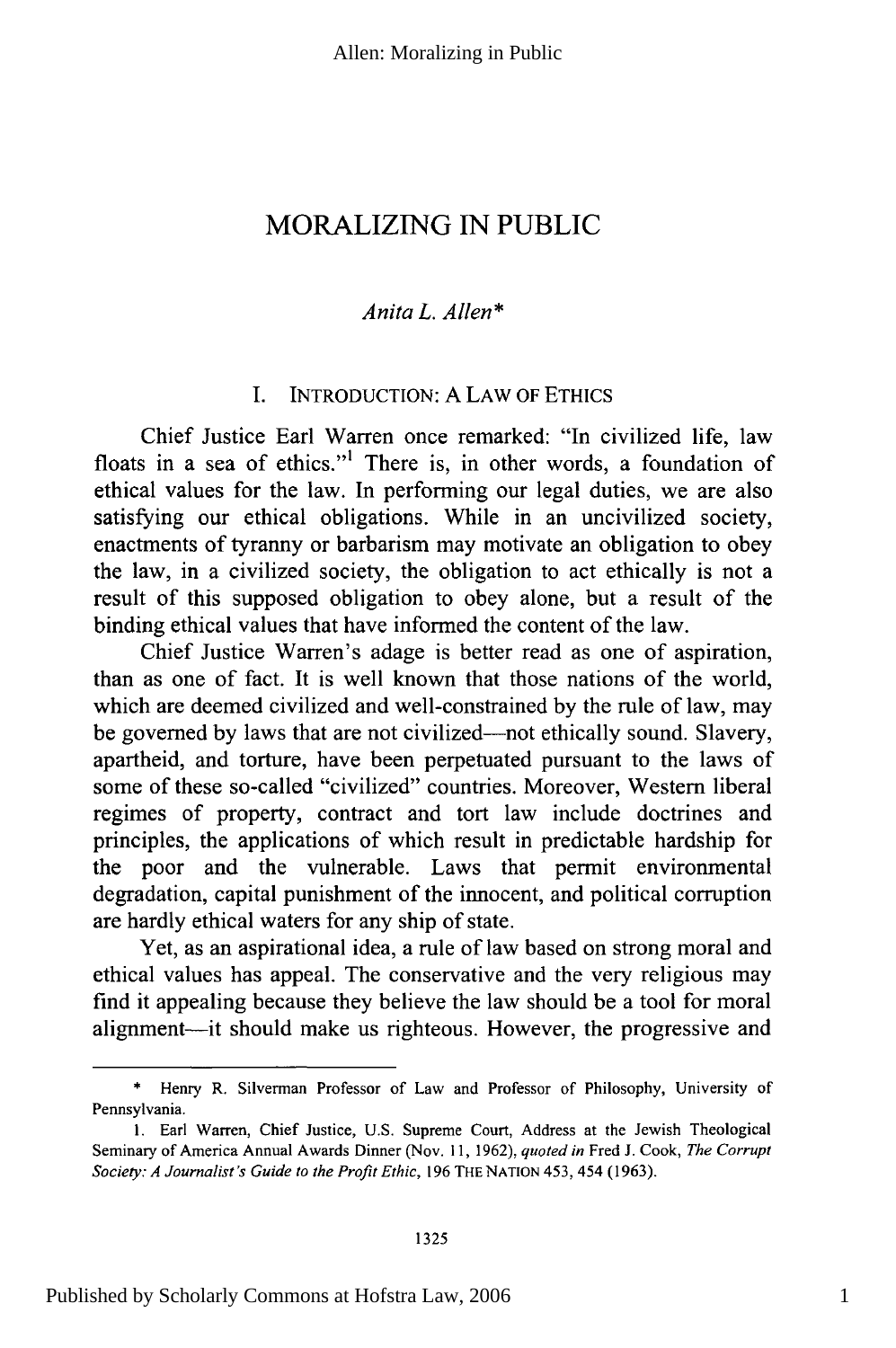#### 1326

#### HOFSTRA *LAW REVIEW*

the secular may find similar appeal in an ethics-based law because they believe the law should further extend freedom, equality and tolerance.

# II. MORALIZING IN PUBLIC

Making moral judgments is as human as sleeping and eating. We have the capacity to reason and so we reason about values. We have the capacity to judge and so we make value judgments. We have the capacity to communicate and so we communicate about values. The world needs the best of us-it requires the best of our intellects, and the best of our hearts. It needs us to be morally and ethically engaged.

What is our world like? It is a world of unjust wars, genocide and cruelty to women. It is one of hunger, homeless children, and health care disparities. Dishonesty seems to exist in every sector of society: business, sports and especially, government. The United States is home to widespread ethical failures, bioethical perplexities, and enduring class and ethnic polarities. It is a tough place to grow up good and fairminded. To battle these pervasive evils, we place a premium on character and emphasize values.

And it is in the perseverance toward this goal that we moralize. According to the Merriam Webster's Collegiate Dictionary, to moralize is "to explain or interpret morally."2 We may moralize privately, by conducting ourselves according to our own ethical mores. We may also moralize publicly by broadcasting our ethical frequency to the rest of the world.

Clearly, moralizing in public can be more advantageous because it allows one to reach a much greater audience and expose a wider range of injustices than by moralizing in private. But despite the many problems of the world, it can be embarrassing to moralize in public. Moralizing in public is a little bit like belching in public. Everyone does it at one time or another. But in the wrong situations, it can be considered rude.

Though public expression of moral and ethical ideals is vital, it must be approached with a certain amount of tact. Liberals say, "respect other people's values" and "tolerate differences." For liberals, moralizing in public comes with the risk of imposing one's values upon other people, who have a right to their own opinions and values. Conservatives tend to be a bit more comfortable with moralizing in public than liberals. But American conservatives are as cautious as liberals about doing anything that could be interpreted as unreasonably imposing values on other people.

<sup>2.</sup> MERRIAM WEBSTER'S **COLLEGIATE** DICTIONARY 756 (10th ed. 2000).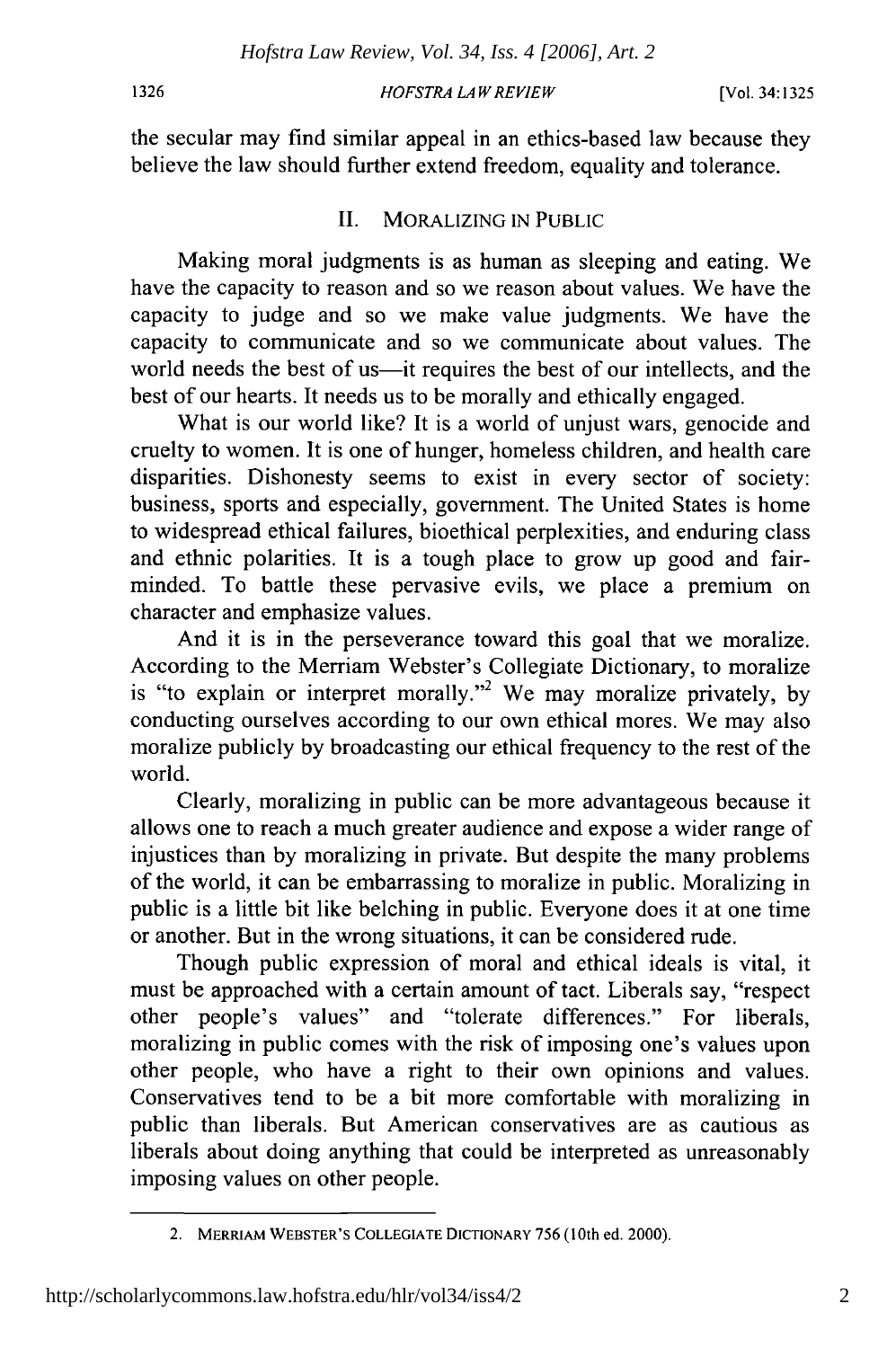*MORALIZING IN PUBLIC*

A wide spectrum of people are willing to adopt the ideal of law based on ethics, because "ethics" is such an indeterminate concept. We know that the ethics instinctively determining the context of the law, though, are a function of those who care the most and fight the hardest. The people who vote on election day, communicate with policy-makers and organize like-minded fellow citizens can expect to see more of their values embedded in the law than luckless non-voters and unlucky political minorities. The wealthy individuals, powerful corporations, skilled professional lobbyists, and educated partisans who control major media learn that they can insert their ethical concepts into the law more easily than others. There is a frank, complex political dimension to the "ethics" of our laws.

#### III. MORALIZING AS A LAWYER

Where do lawyers fit into the picture? Lawyers can have a great impact on the ethical values embodied in the law. Not only do lawyers create the law, serving directly as legislators, but they also serve as interpreters of law. Moreover the law's ethical values willy-nilly affect the procedures of law, giving, for better or worse, effect and meaning to black letter guarantees.

Because lawyers' values make a great difference in the context and administration of legal justice, lawyers have special opportunites to inform the ethical content of the law. We can self-consciously infuse our moral and ethical values into our work. We can, and should, refuse to understand our ethical duties narrowly. Viewed narrowly, lawyers need only concern themselves with the modest requirements of the American Bar Association's promulgated standards, $3$  and substantive laws like the Sarbanes-Oxley Act,<sup>4</sup> which tell lawyers working for certain classes of clients what they can do or must not do.

Adherence to what might be called "positive" professional ethics does not exhaust lawyers' ethical obligations. As influential, welleducated citizens, with specialized knowledge and expertise, lawyers need to concern themselves with infusing moral and ethical values into their work generally. And to have such an obligatory concern at all is to have an obligation to think long and hard about the ethical values on which one believes society ought to float.

*<sup>3.</sup>* See, e.g., MODEL **RULES** OF PROF'L **CONDUCT** (2004); MODEL **CODE** OF PROF'L RESPONSIBILITY **(1980).**

<sup>4.</sup> Sarbanes-Oxley Act of 2002, Pub. L. No. 107-204, 116 Stat. 745 (codified in scattered sections of 15 and 18 U.S.C.).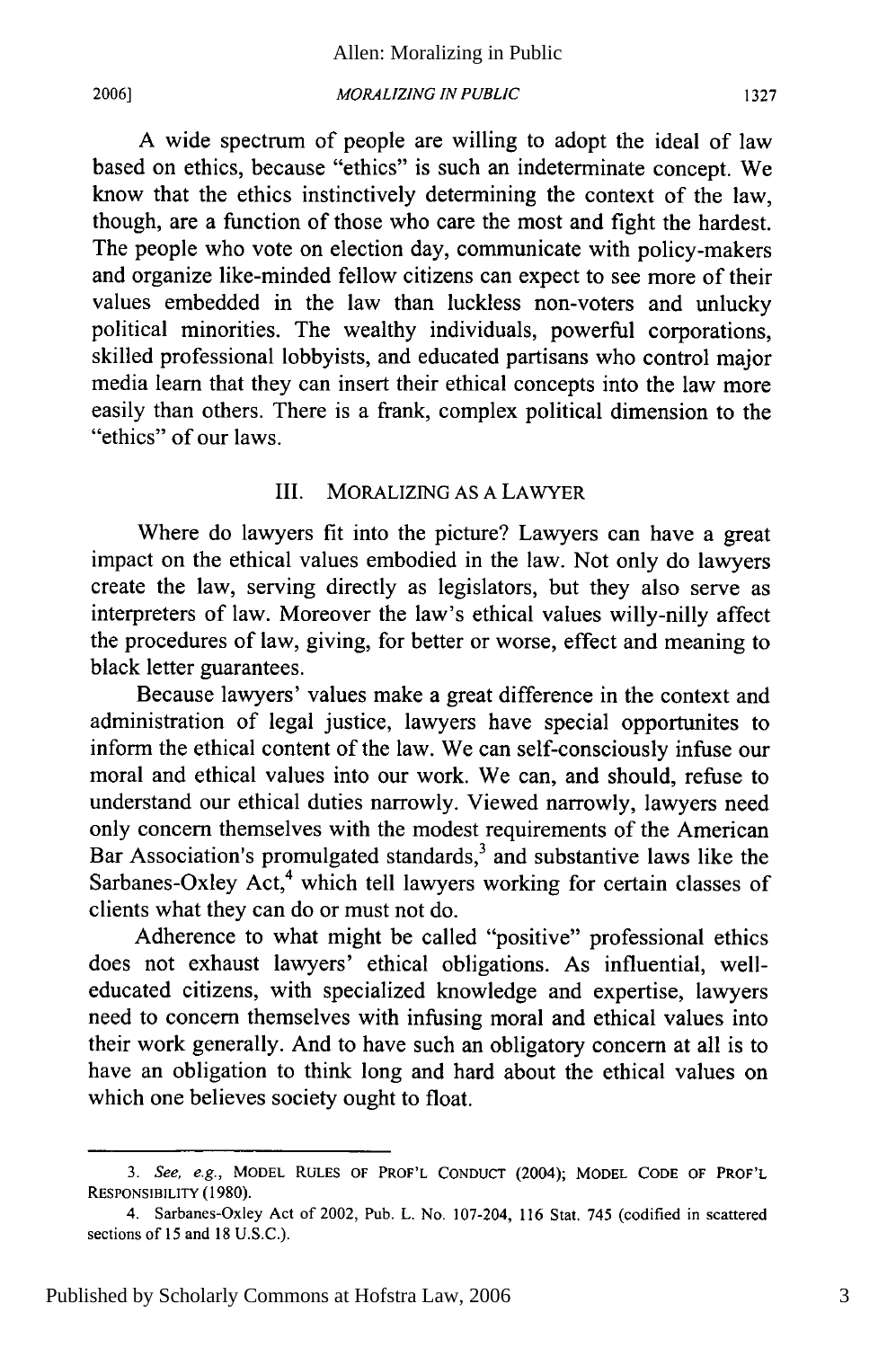1328

#### *HOFSTRA LAW REVIEW*

Lawyers serve many different roles in society and take on varied jobs. There is little similarity in the typical day of a court-appointed criminal defense attorney and the typical day of a lawyer working for the Environmental Defense Fund, the Electronic Privacy Information Center or the ACLU. A judge, a law professor and a corporate attorney may have points of intersection in a court case, as adjudicator, expert and counselor, respectively. But the ways in which they are called upon to infuse moral and ethical values into their work differ greatly.

What about the professional work of the lawyer who comments for the media on ethics issues? I am not talking just about lawyers like Nancy Grace or Greta van Susteren, with their own television shows.<sup>5</sup> Many lawyers and legal academics are being asked to comment on moral and ethical issues for print, television, radio and internet-based media. With these opportunities come chances to self-consciously infuse into a wider, even global, society, the ethical values on which the individual lawyer believes his or her "civilized" society should rest.

Most lawyers have no training in ethics and, as such, are not ethics experts. Yet, the ethical opinions of lawyers may be welcomed by the public and given special weight. The word "lawyer" can denote the adversarial, the sophistical, and the partisan, counting against moral authority. Conversely, it can denote ideas of morality, impartiality, and justice, all grounds for public trust. When lawyers prepare to appear on television or write an op-ed piece, they should understand that they carry both the aura of trustworthiness and the potential stench of suspicion.

For lawyers who regularly represent clients, moralizing in public carries risks. It will be important not to take positions that conflict with current clients' interests or to divulge client confidences. Care must be taken by all lawyers not to give the general public legal advice or to mistake the law, whether accidentally or intentionally. Lawyers need to be quick-witted and fast on their feet if they often find themselves live on national television or radio speaking about breaking news events. In such settings a careless slip can significantly harm one's own reputation, and the interests of one's clients, firm or interest group.

For typical lawyers, the opportunity to moralize in public comes secondary to a request to connect in public on legal issues relating to matters of public concern. But now that "ethics" and "morality" have entered public life, lawyers with ethics expertise and training may be sought out expressly for their moral opinions. For these lawyers

*<sup>5.</sup>* See, e.g., CNN.com, Nancy Grace, http://www.cnn.com/CNN/anchors\_ reporters/grace.nancy.html (last visited Sept. 18, 2006); FoxNews.com, Greta Van Susteren, http://www.foxnews.com/story/0,2933,44364,00.html (last visited Sept. 18, 2006).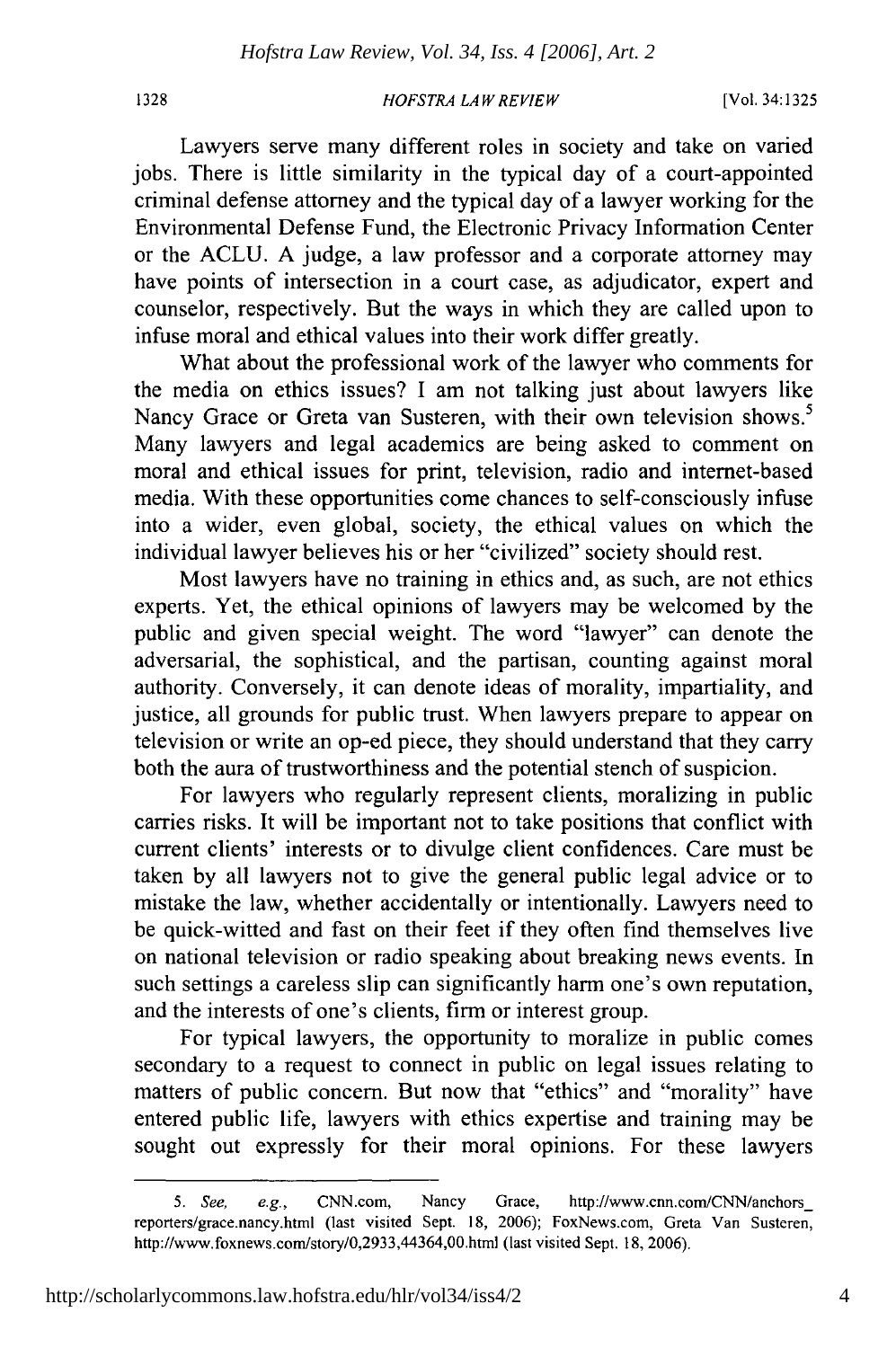*MORALIZING IN PUBLIC*

moralizing in public takes on its purest and most explicit form. These questions then arise: Should one moralize in public? If so, how does one do it well?

#### IV. MORALIZING IN THE MEDIA

Lawyers should moralize in public. They should take stands on important questions and boldly assert their positions in the appropriate public forums. The place might be a radio show or an internet blog. Or the place might be a newspaper column like the one I write for the *Newark Star Ledger* as "The Moralist."

Did you hear the one about the priest and the rabbi who teamed up with a law professor on cable television? While this could be the makings of a joke, instead it was the premise of *The Ethical Edge,* an innovative program launched by MSNBC in June 2005. The show lasted a year and consisted of lively, hour-long conversations about contemporary moral and ethical issues, moderated by the brainy MSNBC news anchor Chris Jansing. The show's guest priest was Father Thomas D. Williams, an American who serves as Dean of Theology at Regina Apostolorum Pontifical University in Rome. The rabbi was Rabbi Edward Paul Cohn who leads the Temple Sinai congregation in New Orleans. And the professor was me.

Television gives lawyers the opportunity to infuse values to a wide audience of varied backgrounds and to the non-reading public. But time pressures and the amount of network censorship and self-censorship that is required in the realm of major mainstream programming are limitations. Good ethics connections are not made by sound bites and off-the-cuff chatter. While newspaper reading audiences may be smaller, the op-ed and column enable lawyers to make points and defend perspectives in more careful detail than television. Editing and editorial standards function as censors, but a great deal can be said on the commentary pages of major papers that would challenge the civility norms of the airways.

In civilized life, law should float on a seat of ethics. Making this so is not solely the responsibility of legal professionals with access to the statehouse, the courthouse and the media. It is a responsibility of everyone. We all have obligations to be morally engaged leaders. We all ought to moralize in public, by which I mean, we all ought to help shape the public policies embodied in public laws. If we don't, who will? It is pointless to be passionate, but private about your values.